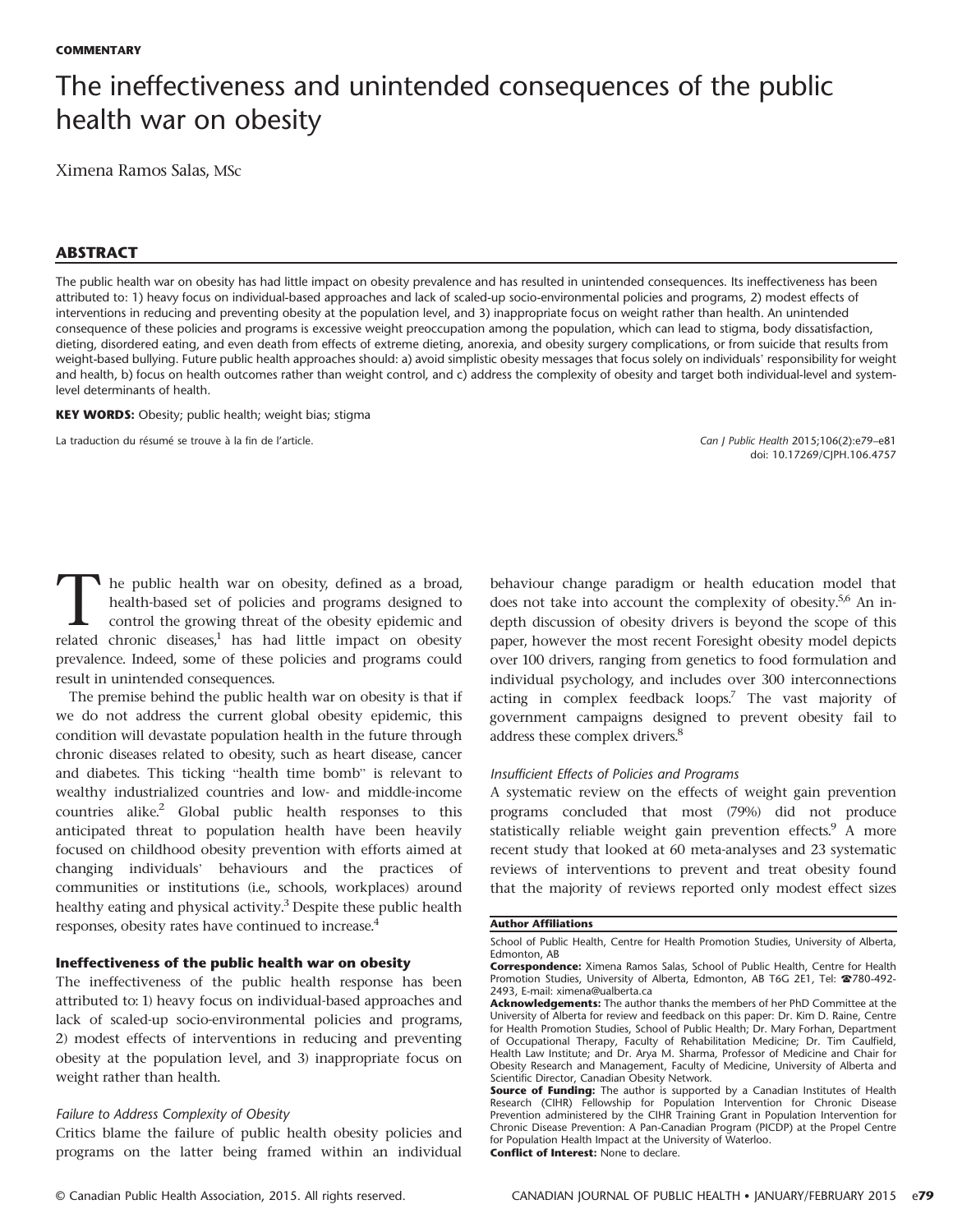in outcomes such as dietary habits, physical activity and anthropometric measures (e.g., weight).<sup>[10](#page-2-0)</sup> Public health advocates defend poor obesity prevention results and argue that prevention efforts have been sporadic and lack consistent evaluation frameworks. They propose that a systematic mix of education, regulatory, and socio-environmental approaches are needed in order to effectively prevent obesity at the population  $level<sup>11</sup>$  $level<sup>11</sup>$  $level<sup>11</sup>$ 

Recently, researchers have suggested that obesity prevention efforts need to change target groups[.12](#page-2-0) A developmental perspective on obesity recognizes that genetic and developmental factors interact with environmental factors to create substantial variation between individuals regarding risk of obesity. Specifically, factors such as maternal stress and maternal–infant interactions have been linked to changes in the offspring's epigenetic state.<sup>13</sup> Although pregnancy is seen as a good stage at which to intervene in an effort to prevent childhood obesity, behaviour-based interventions implemented to date have not provided good quality results that can inform practice and decision-making.<sup>[14](#page-2-0)</sup>

In addition to individual-based obesity prevention programs, the public health war on obesity has also developed policy approaches. A recent rapid review identified four widespread obesity prevention policy categories: 1) improved access to healthy foods, 2) increased taxing of unhealthy foods, 3) targeted healthy food subsidies and reform of food assistance programs, and 4) information-based policies, such as calorie labeling on menus.[15](#page-2-0) This review concluded that "current obesity policy rests on a very narrow evidence base" (ref[.15](#page-2-0), p. 186) and that there is a lack of suitable evaluations to assess the impact of these policies.

Despite the lack of scientific evidence for obesity prevention policies, policy-makers have a sense of urgency to adopt policies in order to preempt the impending chronic disease epidemic. Thus, policy-makers must rely on best practices and accept "a slightly lower standard of promising practices" (ref.[15,](#page-2-0) p. 168). Political scientists, however, warn that policy-makers should consider policy options carefully since some could be classified as soft paternalism.[15](#page-2-0) Based on the global domino effect of obesity prevention policies, it is clear that public health stakeholders increasingly support policies that nudge as opposed to push people to change their behaviours.<sup>[16](#page-2-0)</sup> Social scientists also argue that such policies could increase health disparities. Menulabeling policies and tax incentives to promote physical activity, for example, can widen health disparities because they are more likely to benefit individuals from higher socio-economic status groups. $15,17$  $15,17$ 

#### Inadequacies of Focus on Weight Rather Than Health

As the debates about targets and approaches for obesity prevention continue, critics argue that weight-focussed public health policies can lead to unintended consequences, such as excessive weight preoccupation among the population, which can lead to body dissatisfaction, dieting, disordered eating, discrimination and even death from effects of extreme dieting, anorexia, and obesity surgery complications, or from suicide that results from weight-based bullying.<sup>[1,18](#page-2-0),[19](#page-2-0)</sup> The main assumptions of the weight-focussed health paradigm are: 1) weight is entirely within the control of the individual, 2) weight gain is caused by

a simple imbalance between an individual's energy intake and output, 3) the health of an individual can be assessed and predicted based on body mass index (BMI, a number estimated by dividing an individual's weight in kilograms by his or her height in metres squared; a BMI of 25 indicates overweight and a BMI of 30 indicates obese $^{20}$ , 4) excess weight causes disease and premature death, 5) successful and sustained weight loss can be achieved simply by changing eating and physical activity patterns, and 6) losing weight and achieving a healthy weight will result in better health.<sup>[1](#page-2-0)</sup> These assumptions contribute to myths and misconceptions associating obesity with "ugliness, sexlessness, undesirability and moral failings such as lack of selfcontrol, social irresponsibility, ineptitude and laziness across cultures and borders" and increase weight bias in our society (ref.[21](#page-2-0), p. 269).

Weight bias consists of negative attitudes toward and beliefs about others because of their weight.<sup>[22](#page-2-0)</sup> These negative attitudes are manifested by stereotypes and/or prejudice toward people with overweight and obesity. Weight bias can lead to obesity stigma, which is the social sign or label given to an individual who is the victim of prejudice. $23$  The consequences of weightbased stigmatization have been studied for decades. Obesity stigma can affect a person's mental health, their interpersonal relationships, educational achievement and employment opportunities and ultimately lead to inequities. $24$ 

Obesity prevention strategies that emphasize the duty and responsibility of individuals to make healthy choices can end up blaming or punishing those who make unhealthy or 'contested' choices. The public has begun to resist information-based initiatives and recent studies indicate that individuals with obesity perceive obesity public health messages as overly simplistic, disempowering and stigmatizing.<sup>[25](#page-2-0)</sup> Some obesity reduction strategies have even used stigma as a way to motivate people to change their behaviours. In the US, public health campaigns that promote negative attitudes and stereotypes toward people with obesity, stigmatize youth with obesity, or blame parents of children with overweight have been strongly criticized by the media and the research community.<sup>[26](#page-2-0)</sup> Such campaigns not only are ineffective in motivating behaviour change but also end up further labeling and stigmatizing individuals.[27](#page-2-0)

## **CONCLUSION**

Simplistic obesity public health policies and programs that are only evaluated against changes in body weight or BMI are ineffective and can have unintended consequences. Public health professionals need to be more critical of current obesity narratives (which can cast shame and blame on individuals with obesity) and avoid simplistic obesity messages that focus solely on individuals' responsibility for weight and health. Public health should address the complex drivers of obesity by focusing on both individual-level (behavioural, psychological, and early life factors) and system-level (socio-environmental) determinants of health.

Public health practitioners should examine the values that underpin public health practices and be accountable to both evidence and ethics. Guidelines and models to support improved health rather than promoting weight loss have started to